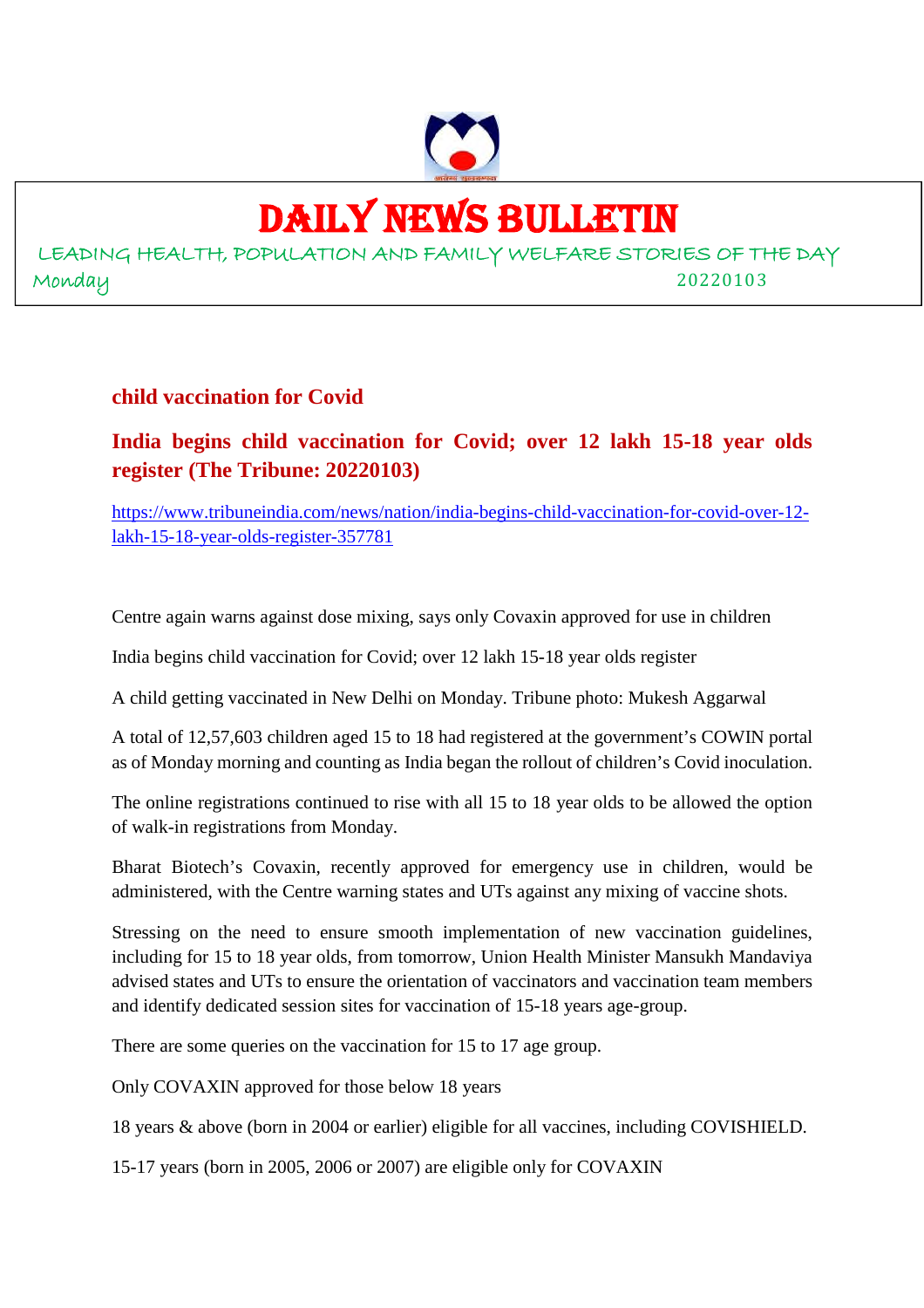— abhishek singh (@abhish18) January 3, 2022

"To avoid the mixing-up of vaccines during administration, separate Covid vaccination centres, separate session sites, separate queue (if at same session where adult vaccination is going on) and separate vaccination team (if at same session site) should be ensured. States and UTs are also advised to share their requirement of vaccine doses through district-wise estimation of beneficiaries using Co-WIN. They were urged to plan for distribution of Covaxin to identify session sites well in advance and publish sessions for at least 15 days to provide sufficient visibility," the health ministry said on Monday as India rushed to inoculate people to contain the spread of omicron with new cases rising for the sixth day.

The second dose to 15-18 year olds will be given after 28 days of the first.

As the child vaccinations started, Health Ministry Additional Secretary Vikas Sheel tweeted, " Only COVAXIN is approved for less than 18 years. People 18+ (i.e. born in 2004 or before) are eligible for all vaccines, including COVISHIELD. Children age 15-17 years (born in 2005, 2006, 2007)-eligile only for COVAXIN. Validations in place in Co-WIN."

As of Sunday night, 145.7 crore doses had been administered to adults in India.

The government said 90 per cent adults had received the first dose and 65 per cent had received both doses.

"In the fight against Covid, India's national Covid vaccination programme has been one of the most successful and largest compared to many developed Western nations with significantly low population base to vaccinate," the health ministry said. It said in case of first dose coverage to the eligible population, the US has covered only 73.2 per cent of the population, the UK 75.9 per cent and France 78.3 per cent.

Similarly, for the second dose of vaccine, the US has covered only 61.5 per cent of its population, the UK 69.5 and France 73.2 per cent.

"India has covered over 65 per cent of the eligible population with the second dose of vaccine against Covid. Further, over 11 states/UTs in India have achieved 100 per cent of first dose vaccination, while three states and UTs have achieved 100 per cent vaccination," said the ministry.

# **Vaccination starts for younger population in 15-18 age group**

**Vaccination starts for younger population in 15-18 age group (The Tribune: 20220103)**

https://www.tribuneindia.com/news/schools/vaccination-starts-for-younger-population-in-15- 18-age-group-357776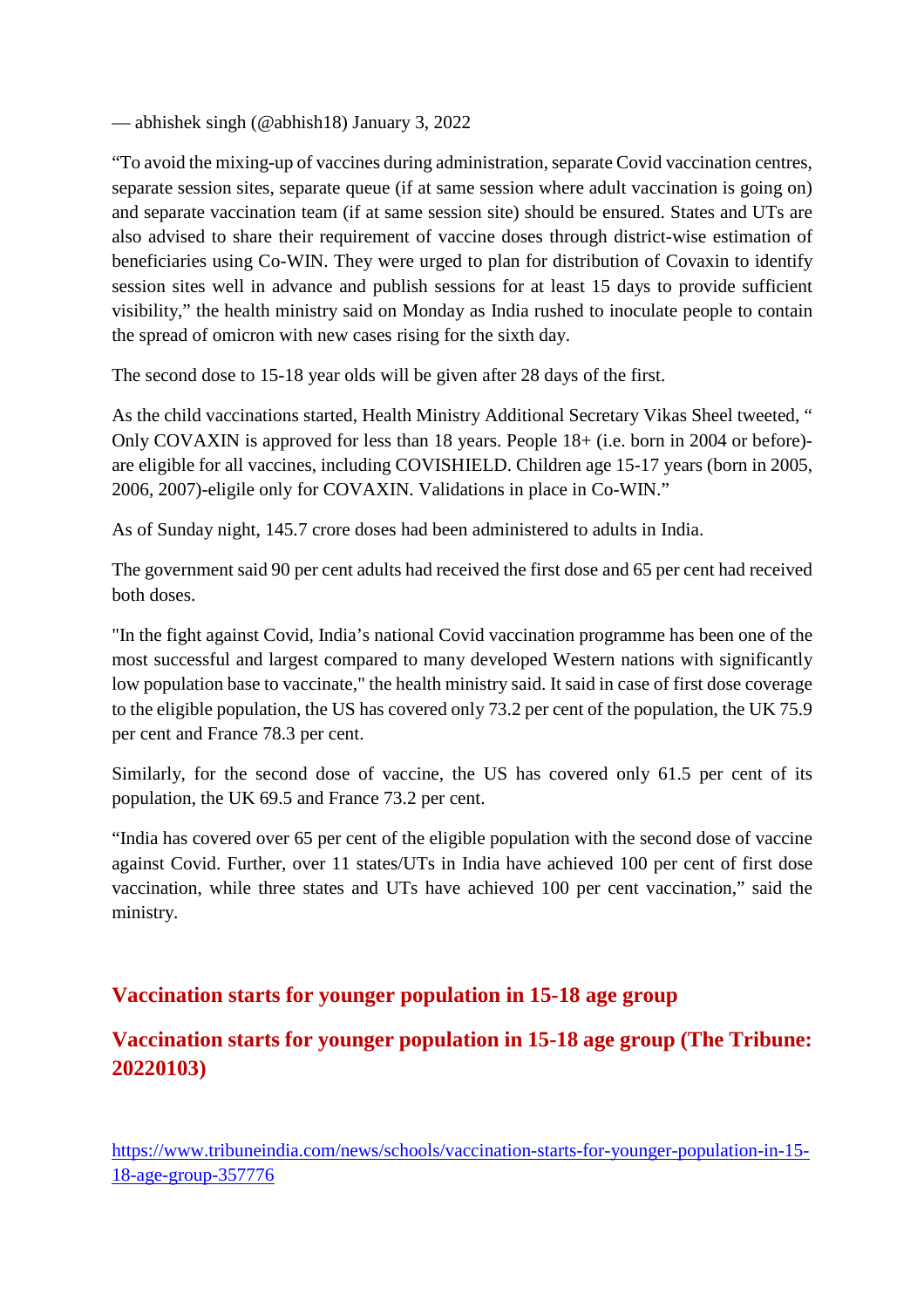Vaccination starts for younger population in 15-18 age group

Pic for representational purpose only. iStock

Vaccination of children in the 15-18 age group against COVID-19 began on Monday as inoculation centres across the country started administering the shots to the younger population.

The process to vaccinate children has commenced amid a scare of the Omicron variant of the coronavirus.

In Delhi, where daily cases have registered a record surge in the last few days, vaccination centres at Fortis hospital, Sir Ganga Ram Hospital, and other facilities began administering the jabs to younger population, officials said.

The vaccine option for this age group would only be Covaxin, according to guidelines issued by the Union Health Ministry on December 27.

The Drugs Controller General of India granted emergency use authorisation to indigenouslydeveloped Bharat Biotech's Covaxin for children above 12 years with certain conditions on December 24.

The CoWIN platform had till Sunday evening recorded over six lakh registrations in the age group of 15-18.

Union Health Minister Mansukh Mandaviya has advised states and Union Territories to provide separate vaccination centres, session sites, queue and different vaccination teams for this age group to avoid the mixing-up of vaccines.

The registration for this category of beneficiaries had opened on Saturday.

According to the guidelines, they can self-register online through an existing account on CoWIN or can also register by creating a new account through a unique mobile number as is the case with all other categories of beneficiaries.

According to official documents shared by sources, the cohort size for vaccination in this category in Delhi is 10 lakh, as per the Registrar General of India's figures.

Authorities at various hospitals in Delhi where vaccination centres were established since the start of the exercise on January 16 last year, have said that the infrastructure set up was ready to administer Covid vaccine shots to children after catering to the adult population, including healthcare workers and frontline staff, who were given priority to be the first in line to receive the jabs.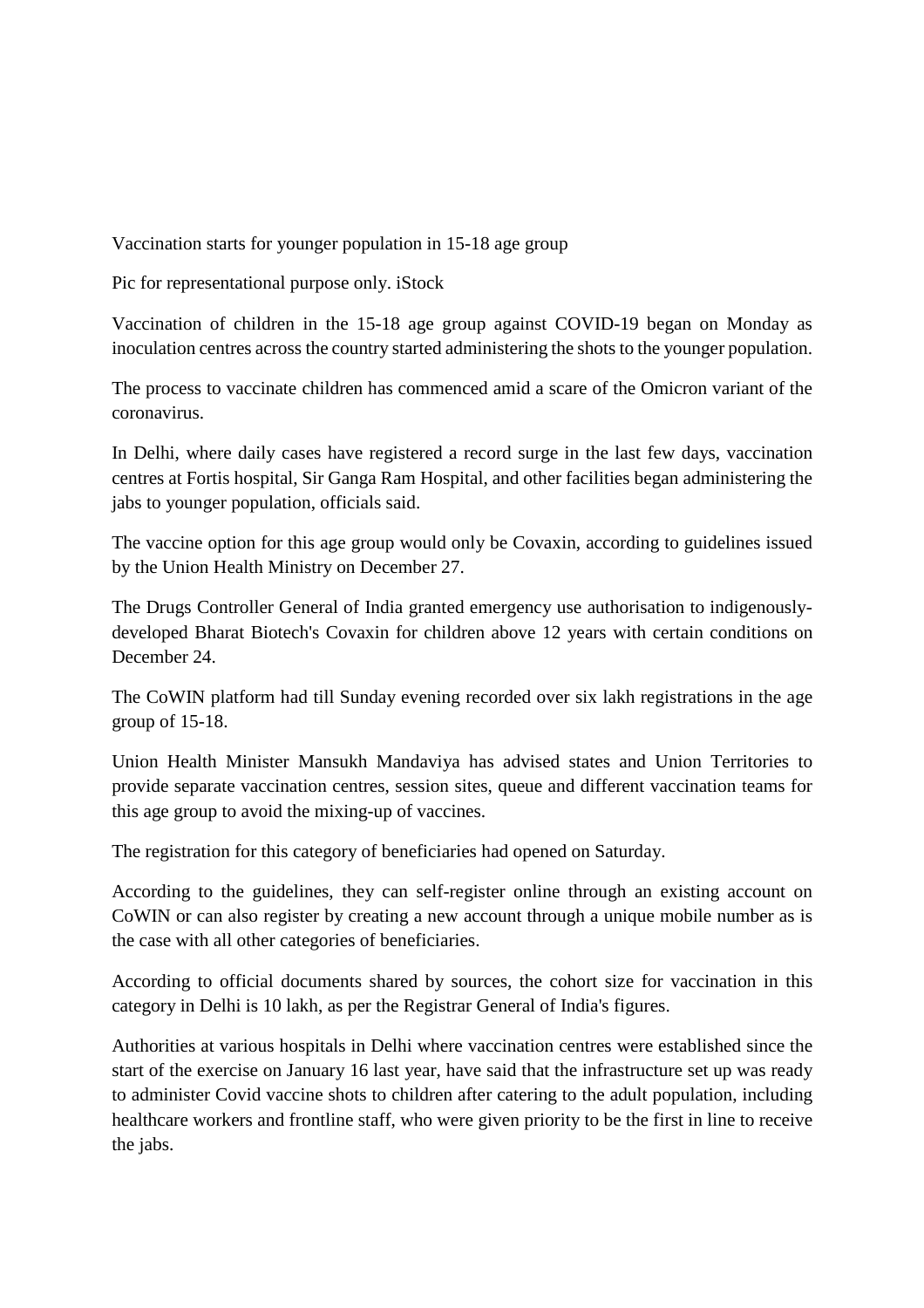Doctors have urged parents to bring their children for vaccination as soon as possible to lend them protection amid a fear of a third wave of the coronavirus pandemic. PTI

# **Covid Cases (The Asian Age:20220103)**

http://onlineepaper.asianage.com/articledetailpage.aspx?id=16075068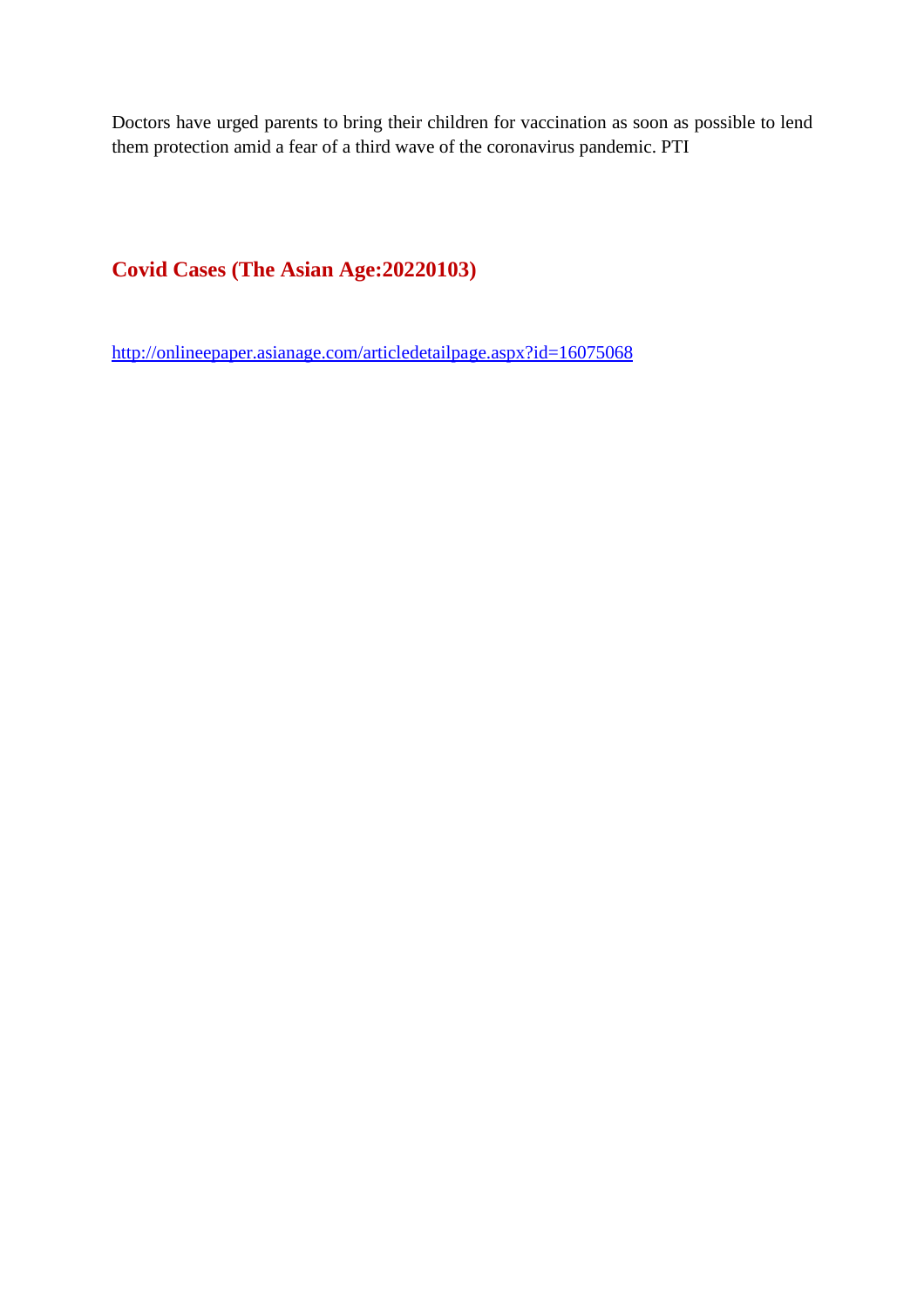# ■ Omicron tally up to 1,621 ■ SC switch to virtual hearings for 2 weeks

# Jabs for 15-18 teens begin today; India's Covid-19 cases jump 21%

**SANJAY KAW** NEW DELHI, JAN. 2

Alarmed over a 21 per cent Fiamp in India's Covid-19<br>cases in the past 24 hours,<br>Union health minister<br>Mansukh Mandaviya on Sunday reiterated that the mantra of "Test, Track,<br>Treat, Vaccinate", and Covid-appropriate behaviour, was the only way to deal with the resurgent virus and to check its fur-

ther spread.<br>With 27,553 fresh cases and 284 new fatalities<br>reported in the last 24 hours, India's Covid-19 tally and death count due to the virus has jumped to 3,48,89,132 and 4,81,770 respectively.

As many as 1,621 Omicron cases have also been detected across 23<br>states and Union territories, with Maharashtra seeing a maximum of 510 cases, followed by Delhi at 152 and Kerala



A worker shows Covaxin vials during preparation for the 15-18 age group vaccine drive in Patna on Sunday. - PTI

Gujarat 136. The Omicron cases are less than two per cent of India's total Covid-19 cases

On the vaccination<br>front, all children aged between 15 and 18 years will get their first Covid-19 vaccine from Monday. Of around 75 million children in this age group, about 6.35 lakh have registered themselves on the jab. The health minister has asked the states and UTs to take the necessary measures, including setting up of separate vaccination centres, to avoid mixing-<br>up of Covid-19 vaccines during administration of shots to the 15-18 age

group. So far, Covaxin is

Turn to Page 4

CoWIN app for their first

**Tight curbs in Bengal again:** Delhi, Mumbai flights limited

Schools, colleges, shut; all flights from UK off

**RAJIB CHOWDHURI** KOLKATA, JAN. 2

West Bengal is going<br>under fresh lockdownlike curbs from Monday till January 15 as the<br>daily spike in Covid-19 cases, including Omicron, had crossed 6,000 in the new year.

On Sunday, state chief<br>secretary H.K. Dwiwedi announced the closure of all academic activities in schools, colleges and universities, except administrative activities with 50 per cent employ-<br>ees, and a shutdown of swimming pools, spas, gyms, beauty parlours,<br>salons, wellness centres, entertainment parks, zoos and tourist places.

He also announced that flights from Mumbai and New Delhi to Kolkata would operate only twice a week - on Mondays and Fridays, and that all<br>direct flights from the UK to the city would remain suspended.

He later clarified, however, that passengers<br>from the UK could land in a different city and then travel by train or a domestic flight to West Bengal.

Also, 50 per cent capaci-<br>ty has been fixed in the daily workforce in all public and private offices. with the option of work from home. Shopping malls, market complexes, cinema and theatre halls, restaurants and bars can Turn to Page 4

# Spike in cases in Delhi, but no need to panic: Kejriwal

**BHASKAR HARI SHARMA** NEW DELHI, JAN. 2

Delhi chief minister<br>Arvind Kejriwal said<br>Sunday that while the nation's capital was witnessing a sharp spike in daily Covid-19 cases and active cases, there was<br>"no need to panic" as patients most were asymptomatic or had very mild symptoms and don't need hospitalisation. He presented data to show<br>that despite the rise in Covid-19 cases, fewer than one per cent of oxygen were occupied in beds hospitals, which was very low in comparison to the deadly second wave of Covid-19 in April last



Delhi CM Arvind Kejriwal at "Kejriwal Ki Maharally" in Lucknow Sunday. - PTI

"Currently, the vear. number of active cases in the city is 6,360 and today (Sunday) about 3,100 new cases are expected. All cases are mild and in most

of them patients don't<br>need hospitalisation," Mr Kejriwal said in a virtual press conference at around noon.

Delhi logged 3,194 new<br>Covid-19 cases in the last 24 hours, 15 per cent higher than Saturday. One person has died, taking the total number of fatalities since the beginning of the pandemic to 25,109. The city logged 2,176 cases<br>on New Year's Day: a 50<br>per cent spike. The posi-<br>tivity rate rose to 4.59 per cent, according to data<br>from the city health department.

Sunday's figure is the highest daily surge since May 22.

More on Page 2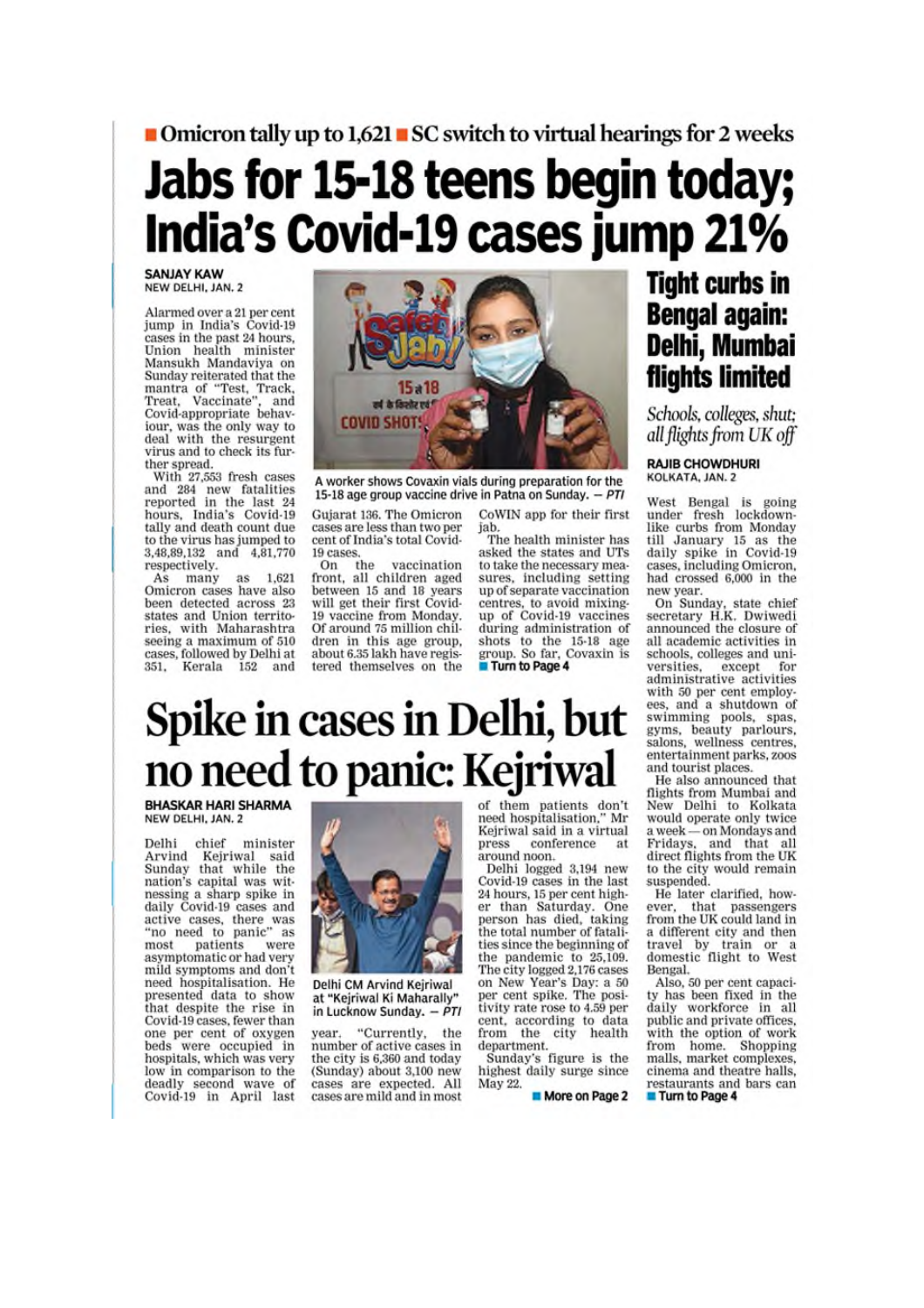# **Third Wave (The Asian Age:20220103)**

http://onlineepaper.asianage.com/articledetailpage.aspx?id=16075187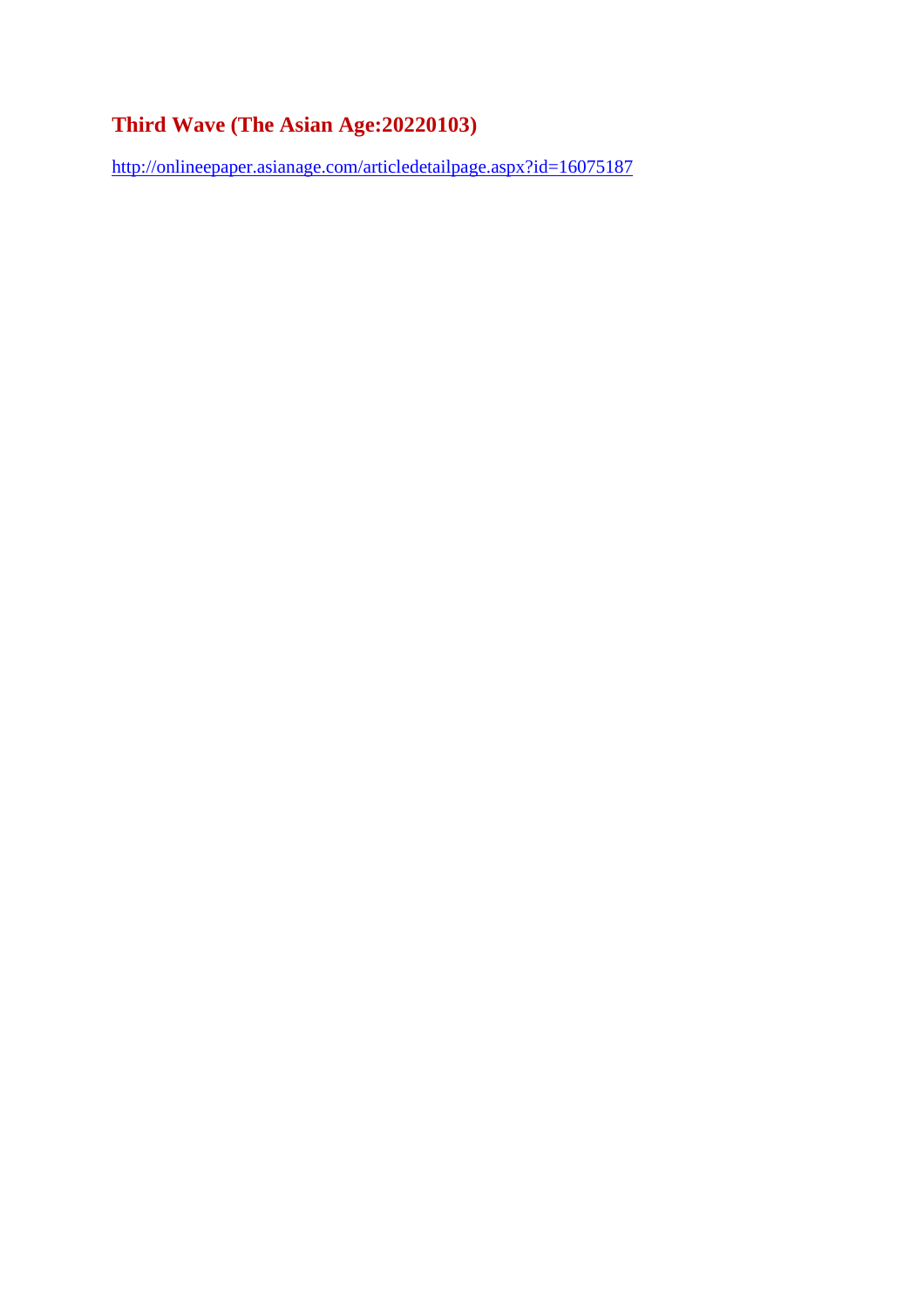# Get back to basics to fight Covid 3rd wave, Omicron

ith the share of Omicron variant in the new daily infections of Covid-19 shooting up and the threat of a new wave overwhelming the hospital infrastructure in the country appearing closer to reality than feared, it's time the Union and state governments moved with alacrity to make the results of containment measures optimum. At present, the Omicron variant forms less than five per cent of the total daily infections but signs are such that the share will go up. Even though the new variant is said to be less virulent, there has been no dramatic fall in the percentage of patients who require hospitalisation. This means, the nature of the variant offers little reason to feel relieved.

Covid-19 has been there for the last two years, and has impacted normal life beyond recognition. So any containment measure that can have an impact on the livelihoods of people must be introduced with extreme care. Most states have now imposed night curfew to control the amassing of people for celebrating New Year. It must have played its purpose but the returns from an extension of the controls are unlikely to match the cost it would incur.

The governments must hence revisit the most effective ways of stopping the pandemic - wearing of masks, social distancing and the use of sanitisers. They have been there for the last two years...

True, the night curfew would instil a sense of emergency in most people and remind them that they continue to live under the shadows of the virus. But there is little logic in allowing the same people to congregate in the day without many restrictions.

The other restrictions that will have a direct impact on people's livelihoods include those on the entry of people into shops, restaurants and entertainment zones. However, there is little control on crowding elsewhere, including political events and religious functions. This makes little sense. Political and religious events are important in our country but they cannot get precedence over economic activity

for over a long period of time. The governments may find it easy to impose economic controls as the stakeholders will be legally obliged to obey them but the government will have to proactively move if it were to impose curbs on the other events. If it can deploy police to restrict access to markets, then the same police may be used to restrict massing of people elsewhere.

From the various advisories the Union government has been issuing to the state governments, it is reasonable to expect that they have learnt their lessons from the past and are bracing themselves up for the next wave. The governments have got sufficient time to rework their strategies so that the nation will not have to watch the horrendous sights of people dying for want of oxygen or of the bodies of Covid-19 victims floating on rivers. It is also hoped that the facilities to treat children got a facelift.

Go back to the basics when in doubt, they say. The governments must hence revisit the most effective ways of stopping the pandemic — wearing of masks, social distancing and the use of sanitisers. They have been there for the last two years and experts vouch for their efficacy till today. It is expected that the next wave will peak in mid-February. This would mean that the governments have time to push such basics once again to limit the spread of the virus.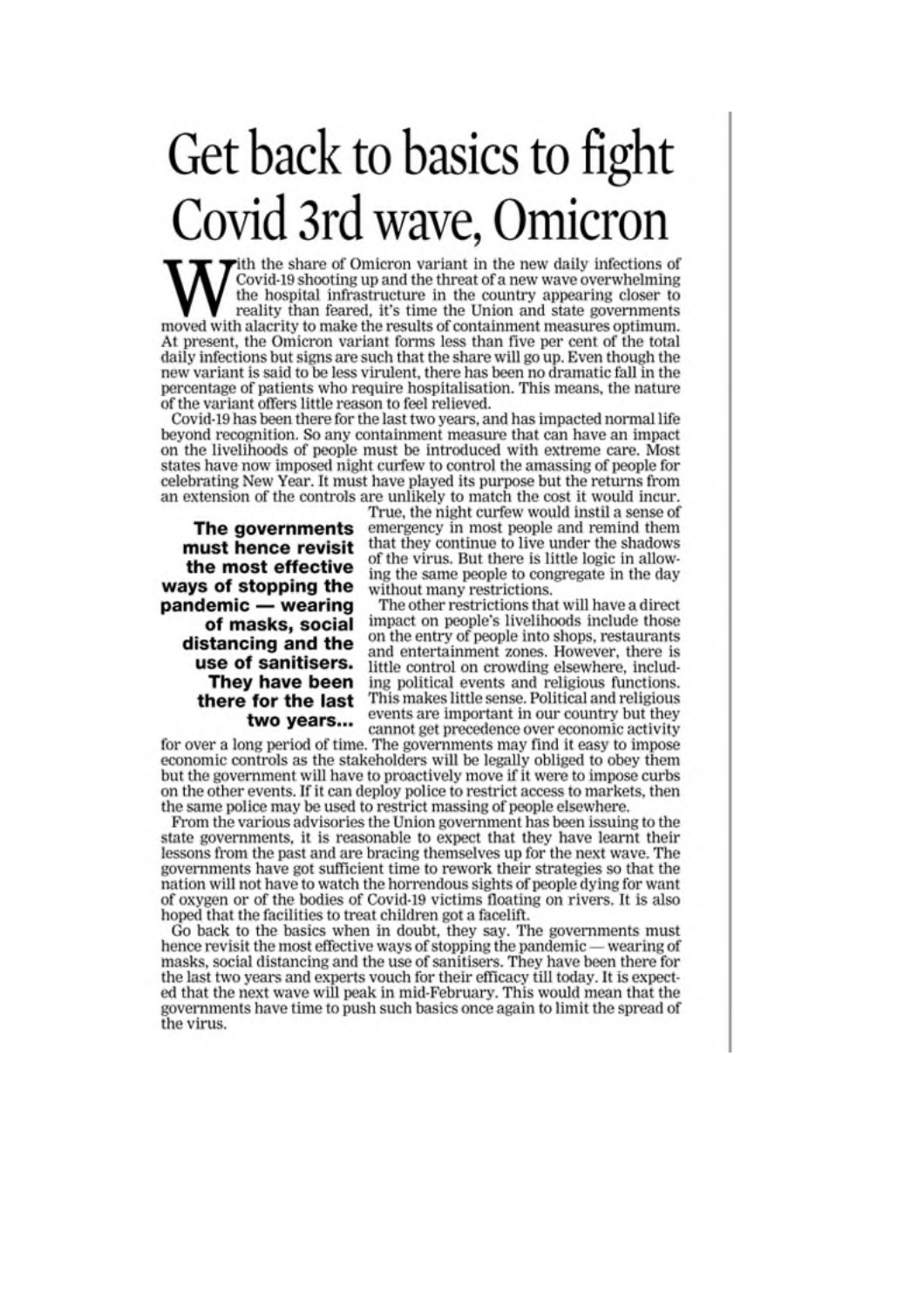## **Mild Omicrone (The Asian Age:20220103)**

http://onlineepaper.asianage.com/articledetailpage.aspx?id=16075183



Market defeats 'mild' Omicron

on 'warmest' A New Year's Day

 $\mathbf{B}^{\text{\tiny{w}}}_{\alpha}$ 

#### Delhi's positivity rate nears 5%, cases mild (Hindustan Times: 20220103)

#### **Delhi's positivity rate nears 5%, cases mild**

Capital much better prepared in terms of health infra, over 99% Covid beds are vacant, there is no need to panic: CM Kejriwal

https://epaper.hindustantimes.com/Home/ArticleView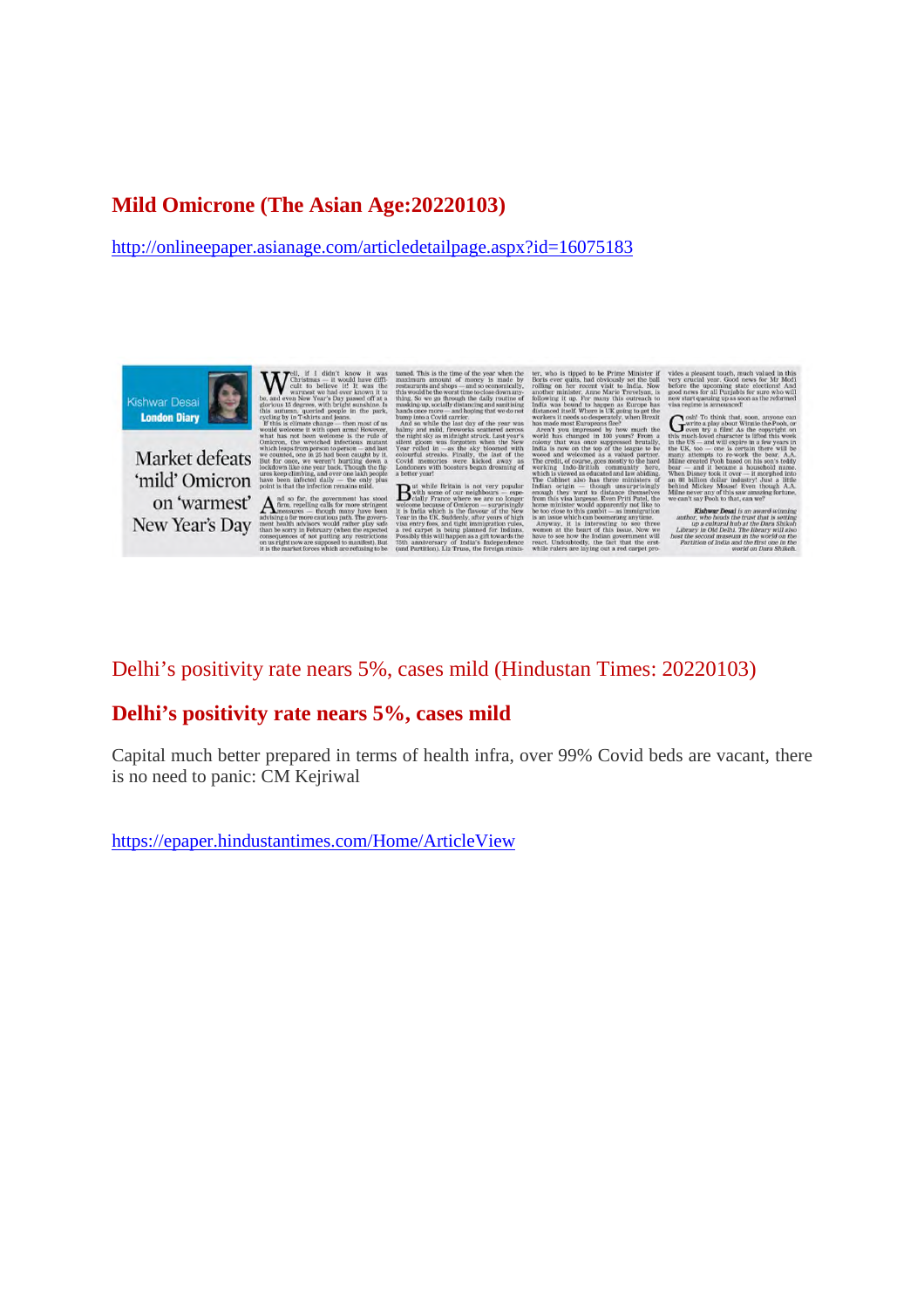

Covid-19 infections in Delhi are increasing rapidly, but there is no need to panic because most of the cases are mild or asymptomatic, chief minister Arvind Kejriwal said on Sunday, when the city reported 3,194 new Covid-19 cases in the past 24 hours, up from 2,716 cases reported a day earlier.

To underscore the point, Kejriwal compared the current hospitalisation numbers with the figures during the second Covid wave.

"The reason why I am saying there is no need to panic is because only 246 hospital beds were occupied yesterday (Saturday). All cases are mild or asymptomatic," Kejriwal said at a digital news briefing. He said that over 99% of the beds for Covid were "still vacant".

Delhi's active cases increased to 8,397 on Sunday from 6,360 recorded until a day before, according to the government's daily health bulletin. While Sunday's tally was the highest single-day rise in since May 20, the test positivity rate stood at 4.59%.

Delhi reported about 6,600 active Covid-19 cases on March 27, which was similar to the current situation in the city, Kejriwal said.

"But back then, 1,700 oxygen beds and 231 ventilators were occupied. Back then, there were 10 deaths daily. Today, there's barely one, or none at all. I just mean to explain the lack of severity of the situation at hand. The Omicron variant spreads rapidly, but the severity of infections is fairly low this time," he said.

There were 94 people on oxygen beds and four patients on ventilator support, the bulletin showed.

These numbers underline global trends that the Omicron variant appears to be more transmissible, but less virulent, and that the variant of concern does not crowd hospitals like the Delta variant did.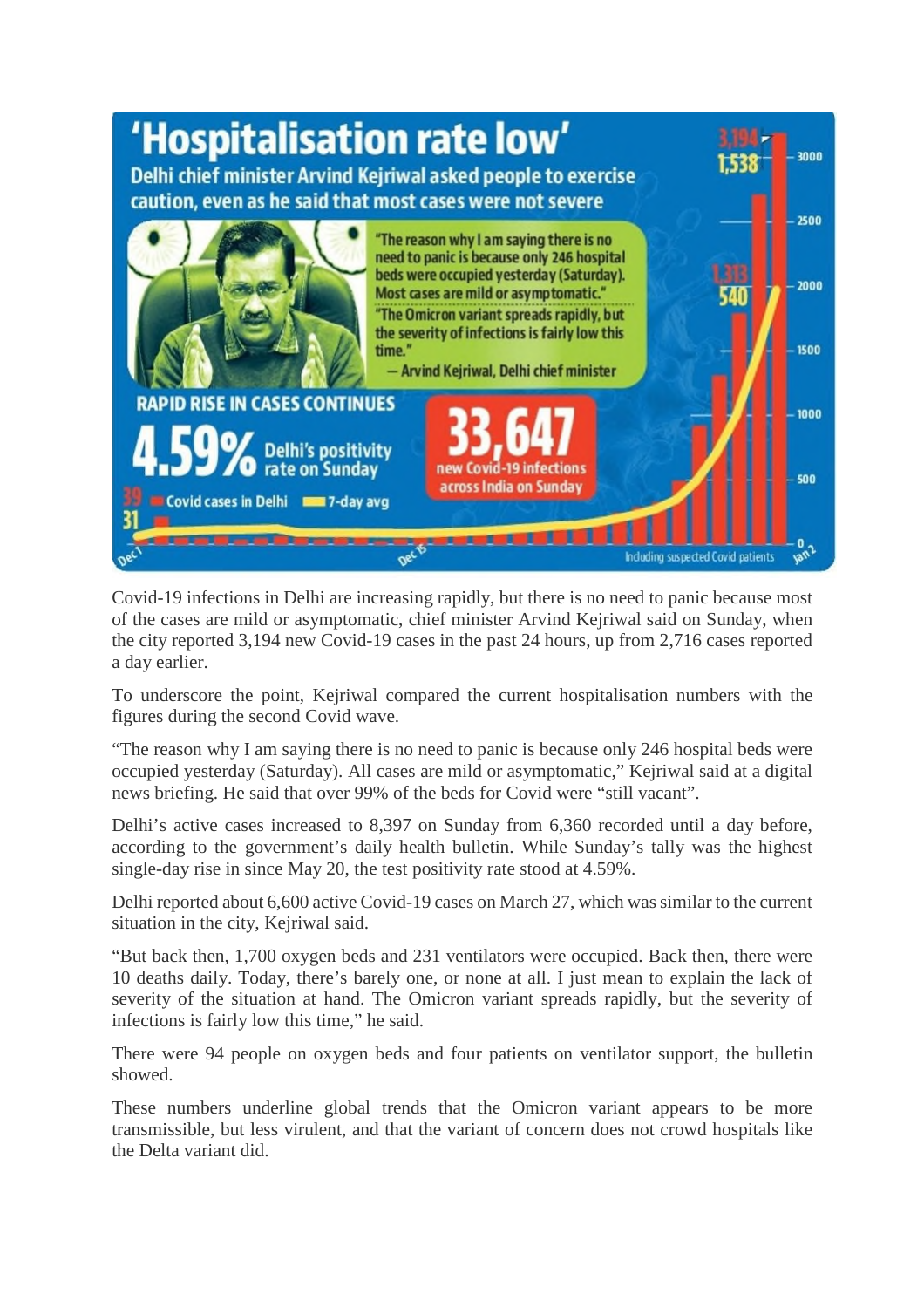However, the number of cases in Delhi is rising at a faster clip than in the second wave, and hospitalisations typically come with a lag.

Dr Lalit Kant, former head of epidemiology and communicable diseases division at the Indian Council of Medical Research, said the Omicron variant can infect even those who are fully vaccinated. "That is why people need to strictly keep wearing masks. Omicron's rate of replication is 70 times faster than its predecessor. But, fortunately, most cases till now are suggesting that the variant causes only mild infections as it replicates less efficiently in the lung tissue," he said.

Even if more people start needing hospital care, Delhi government is prepared with 37,000 oxygen beds, the chief minister said.

Kejriwal shared data to show how the cases have rapidly increased in the past five days, but the number of beds occupied in Delhi hospitals has declined.

"On December 29, Delhi had 2,191 active cases. The total hospitalisation cases were 262. Today, on January 2, we have 6,360 active cases and hospitalisations have decreased to 247, despite the increase in caseload," he said.

On Sunday, 307 Covid-19 patients were admitted in hospitals, of which 59 are suspected cases and 10 are those who tested positive at the airport.

"I just want to tell the people of Delhi that there is no need to panic at all. We have to be responsible; we must wear masks in public, follow social distancing and wash hands with soap," Kejriwal said. "The variant is very mild and your government will always, no matter what, stand with you. Please do not panic."

With the test positivity rate shooting past 4%, the Delhi government said it was closely monitoring the situation, even as it does not plan to immediately impose fresh economic and travel restrictions in view of the low rate of hospitalisations.

Delhi is current under yellow alert – the first level of restrictions under its graded response action plan – triggered when the positivity rate stayed above 0.5% for two consecutive days. It led to a night curfew, and closing of schools, colleges, movie theatres and gyms.

On November 30, Kejriwal announced that Delhi was prepared to set up 63,800 Covid-19 beds, some at a short notice of two weeks, in case there is an outbreak of the Omicron variant of the disease in the city.

Delhi has 37,000 oxygen beds ready, of which 10,000 are intensive care beds, he said at a virtual media briefing. During the second wave, the fourth for Delhi, the national capital scaled up availability of beds with oxygen supply to 25,000. As many as 6,800 additional intensive care beds will be ready by February.

#### **Censes of India Data**

#### **A data wish list for the New Year (Hindustan Times: 20220103)**

**https://epaper.hindustantimes.com/Home/ArticleView**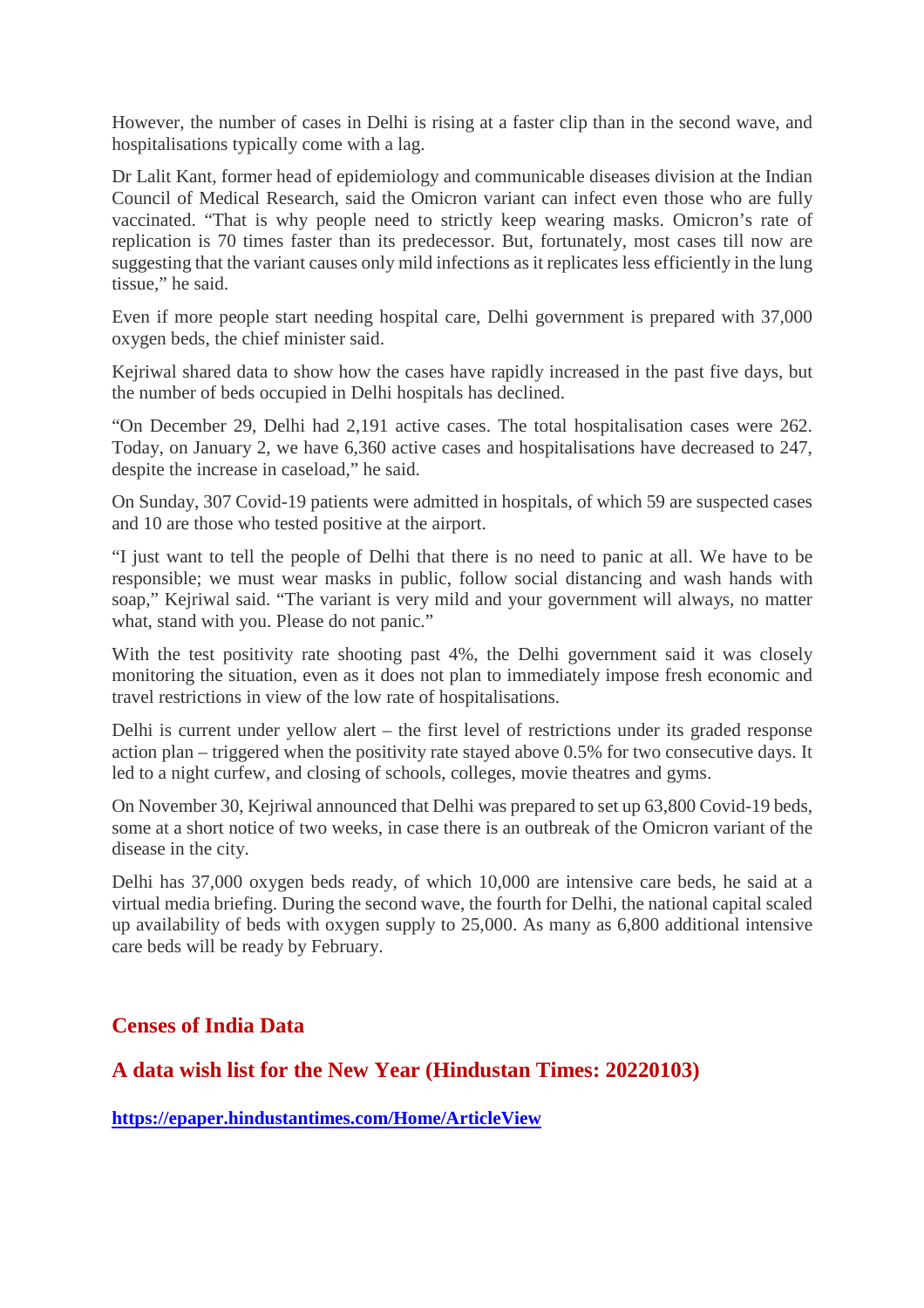By Roshan KishoreEvery day, the data and political economy team of the Hindustan Times brings you stories we call Number Theory. They are based on databases from India and sometimes even abroad. We will continue to do this in the New Year as well. However, to give tradition and our readers a welcome break, we have decided to do a wish list on behalf of the data and political economy team. The stories we do depend on availability of data. In most cases, whether or not such data is available is a function of the government deciding to collect or publish such data. Here are four databases our team would like to have access to in 2022.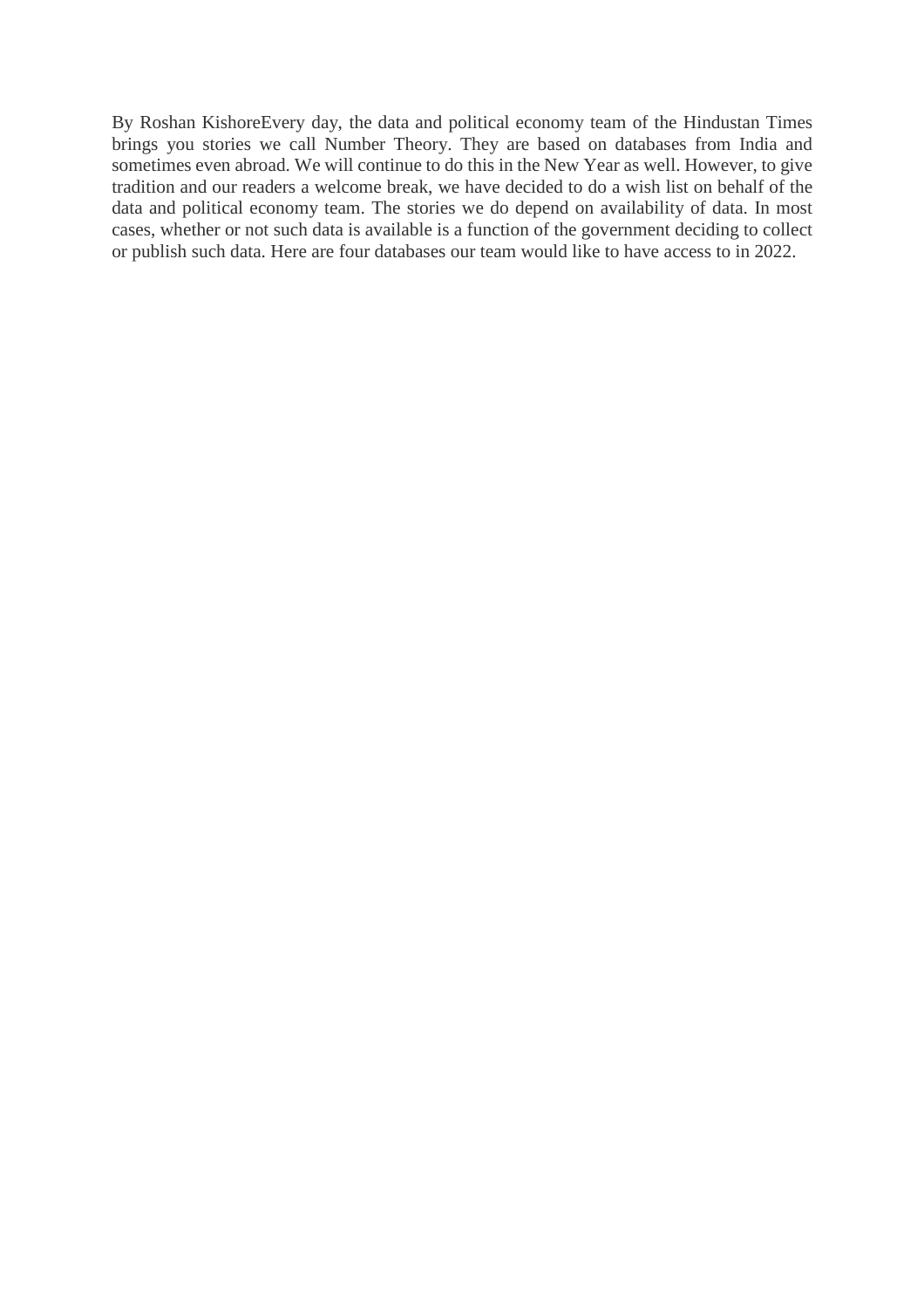# **Census of India data**

2021 was supposed to be the year of the decadal census in India. This exercise has not been delayed even once until 2011 since 1881, when India conducted its first full census, 2021 is over and we do not know what the progress is vis-à-vis the conduct of this all-important data collection exercise. In a response to a Lok Sabha question on December 7, 2021 the government simply said that the 2021 census and related activities "had been postponed" in the wake of the Covid-19

pandemic. This decision would have made sense a year ago, when we knew little about the pandemic and did not have vaccines. But with the country well on its way towards fully vaccinating all adults; we have announced vaccines for even children and booster doses now, it does not make any sense. When seen against the fact that a lot of contact-intensive activities; commercial as well as things like campaigning for elections, are going on like business-as-usual scenario, it seems preposterous that the census should be delayed anymore. This is all the more important because the census is not just about the number of people living in India. It gives us a whole lot of valuable information. from employment, languages spoken and quality of dwelling as well as access to various amenities. Given the fact that a lot of census data is available only after years of completion of the exercise, it makes even more sense to start the process as soon as possible.

# **Consumption Expenditure Survey**

The Consumption Expenditure Survey (CES) used to be conducted every five years by the National Sample Survey Office (NSSO). The latest published estimates of the CES go back to 2011-12. That is 10 years back in time. While the NSSO did conduct a CES in 2017-18, the report was scrapped after leaked findings in 2019 suggested a drop in inflation-adjusted average consumption levels. The decision to scrap the report was widely condemned by academics. However, what is even worse is the fact that we do not have clarity when another CES will be conducted and its findings published. The CES is not just about whether or not there was a fall in average consumption levels

from one period to another. Given the economic shock of the pandemic, this is now a very likely possibility. It also tells us how consumption baskets of households changes over time, an information which is essential for updating other important economic databases such a the Consumer Price Index (CPI) basket and even the GDP series. To give an example, India's households consumed a lot more cereals than vegetables a couple of decades ago. Now, if we did not have regular CES data to capture this fact, our inflation numbers would have failed to capture the price burden (or lack of it) on household budgets because they would not have increased the weights of vegetables or reduced that of cereals. Lack of such data is not just a handicap for journalists like us, it also blindsides policy, especially at a time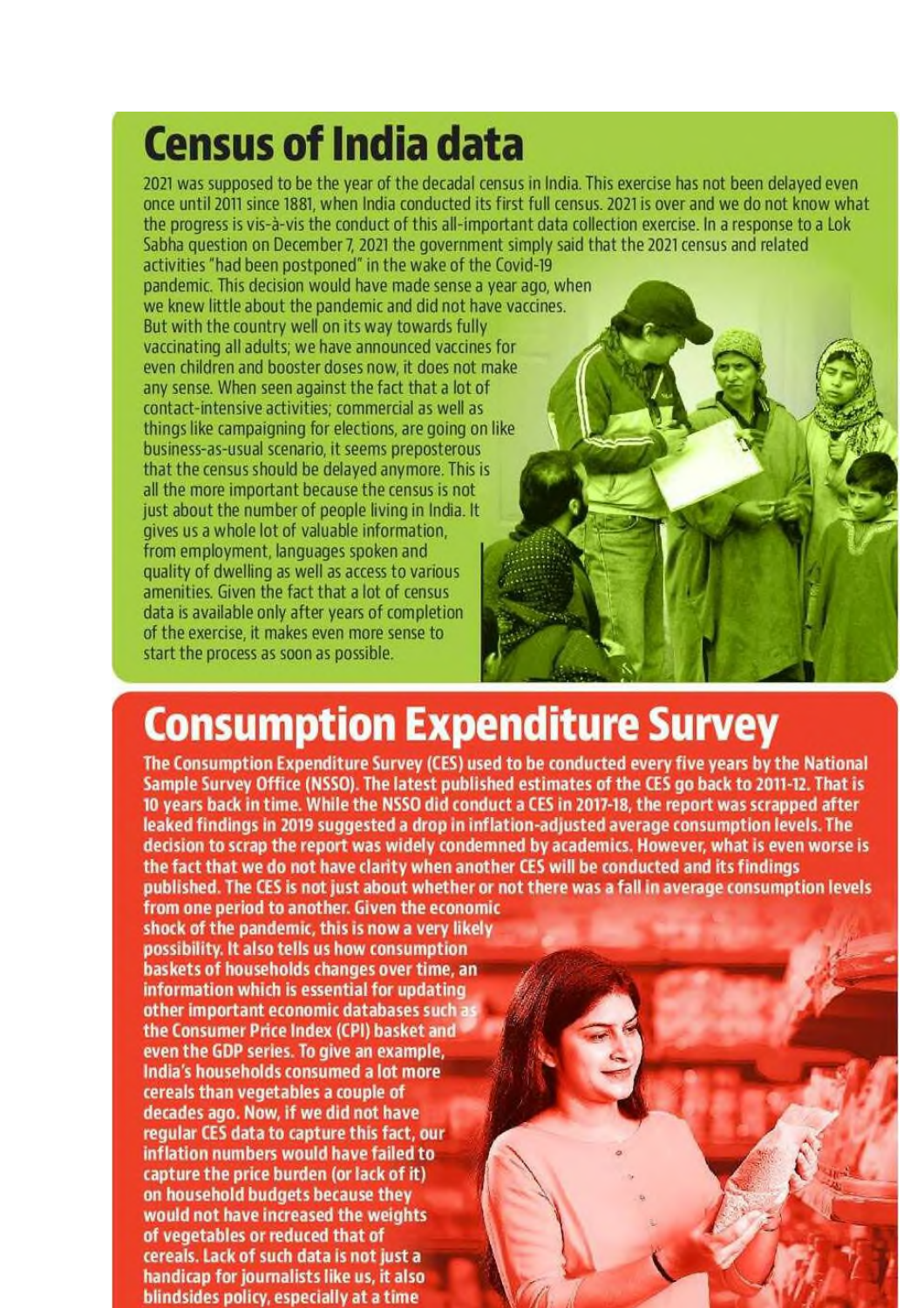# **Vaccine**

# **1mn teens, 159 centres: Capital gears up as vaccine net widens to ages 15+(Hindustan Times: 20220103)**

https://epaper.hindustantimes.com/Home/ArticleView



The Delhi government is all set to begin inoculating children aged between 15 and 18 from Monday morning, with 159 vaccination centres set up for the initial phase of the drive, said officials aware of the matter.

Vaccination centres for children will be open from 9am till 5pm, and will administer doses of Covaxin. The list of centres can be accessed at the Delhi health department's website: www.dshm.delhi.gov.in.

Currently, according to government data there are nearly 1.01 million children in the 15-18 age group in Delhi, who are eligible to get the shot.

The vaccination drive comes at a crucial time, as the city is seeing a sharp uptick in cases, driven by the Omicron variant.

A senior official of the health department on Sunday said that all 159 centres are ready for the drive. These centres have been decorated with balloons, posters and have been stacked with books to keep beneficiaries entertained while they wait before and after their shots, the official said.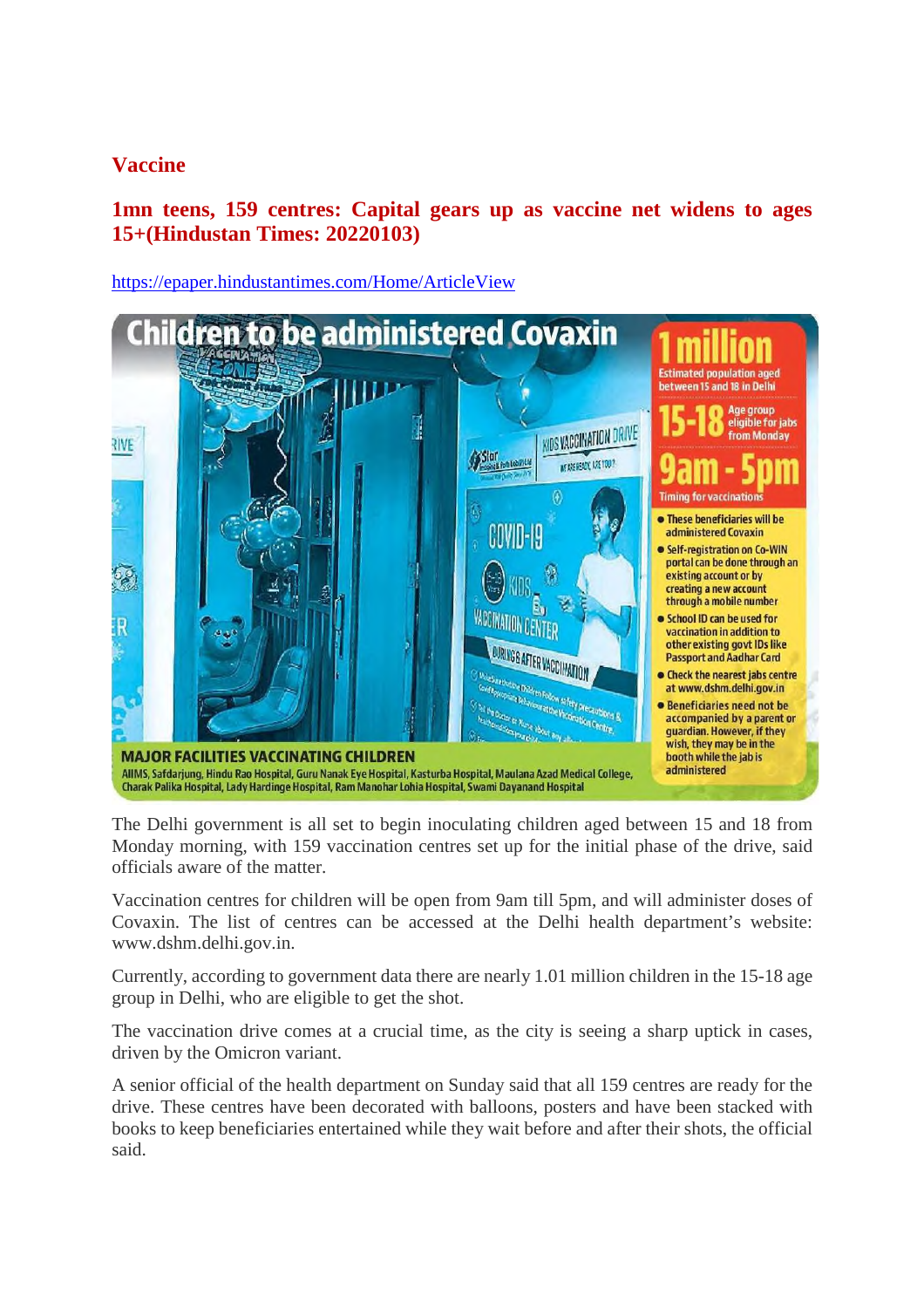"Parents can get their children registered on the CoWin portal or just walk in tomorrow (Monday) to their nearest vaccination centres. Some of the centres are in the same locations as the regular vaccination centres, but there will be a separate entry and exit for children. The idea is to make it as comfortable and inviting as we possibly can so that more children of this age group can come forward and get the shot," the official added.

A senior district official confirmed that a beneficiary need not be accompanied by either a parent or a guardian. However, the guardian or parent can enter the vaccination booth while the jab is being administered, if they wish to, said the official.

"School ID cards will be accepted as identity proof (in addition to already accepted IDs like Aadhar card). However, all eligible beneficiaries can also walk in for registration to any nearby designated vaccination centre with their ID proof and get a shot," said a note sent to all the concerned administrations of vaccination centres in the city.

Teachers have been asked to inform parents to take their children to the nearest centre and get them vaccinated.

"In case the school itself has been identified as a CVC for the 15 to 18 age group, parents may accompany the children to the school and facilitation in terms of provision of a separate room, staff for queue management and verifier should be provided by the head of the schools," said the government's directive.

If the school is not a vaccination centre, the government has asked principals to ensure temporary camps are arranged by getting in touch with the district immunisation officer, so that the eligible students get jabbed. In such cases, mobile teams will be deployed for sufficient days depending upon the number of children to be vaccinated.

"The children can be informed and mobilised to school on the designated days since classes are currently being held online and students are not coming to school. The head of the school will provide the necessary space, staff for queue management, verifier and computer/internet connectivity for these days," a senior health official said on condition of anonymity.

Delhi health minister Satyendar Jain on Saturday said that the Capital is equipped to vaccinate 300,000 children every day, adding that all children in this age group can be inoculated within 10 days.

Prime Minister Narendra Modi announced on December 25 that children aged 15-18 will start receiving Covid-19 vaccinations from January 3, and health and frontline workers will start getting a third precautionary jab from January 10.

The decision to inoculate children above 15 years of age was taken on the advice of technical experts on immunisation looking into the scientific evidence generated on children's vaccination against Covid-19.

Government officials said that out of the 159 centres across the city, 17 are in central Delhi, 15 in east Delhi, 18 in New Delhi, 11 in north Delhi, 16 in northeast Delhi, 12 in northwest and 10 centres are located in Shahdara district.

Eleven centres are in south Delhi, 13 are in southeast, 21 centres are in southwest Delhi and the remaining 15 centres are in west Delhi.

A senior official from the south district said that each district has prepared a list of the centres under their jurisdiction and are extensively circulating this list among resident welfare associations (RWA), publishing it in public places and posting the addresses of these centres on social media to ensure maximum reach.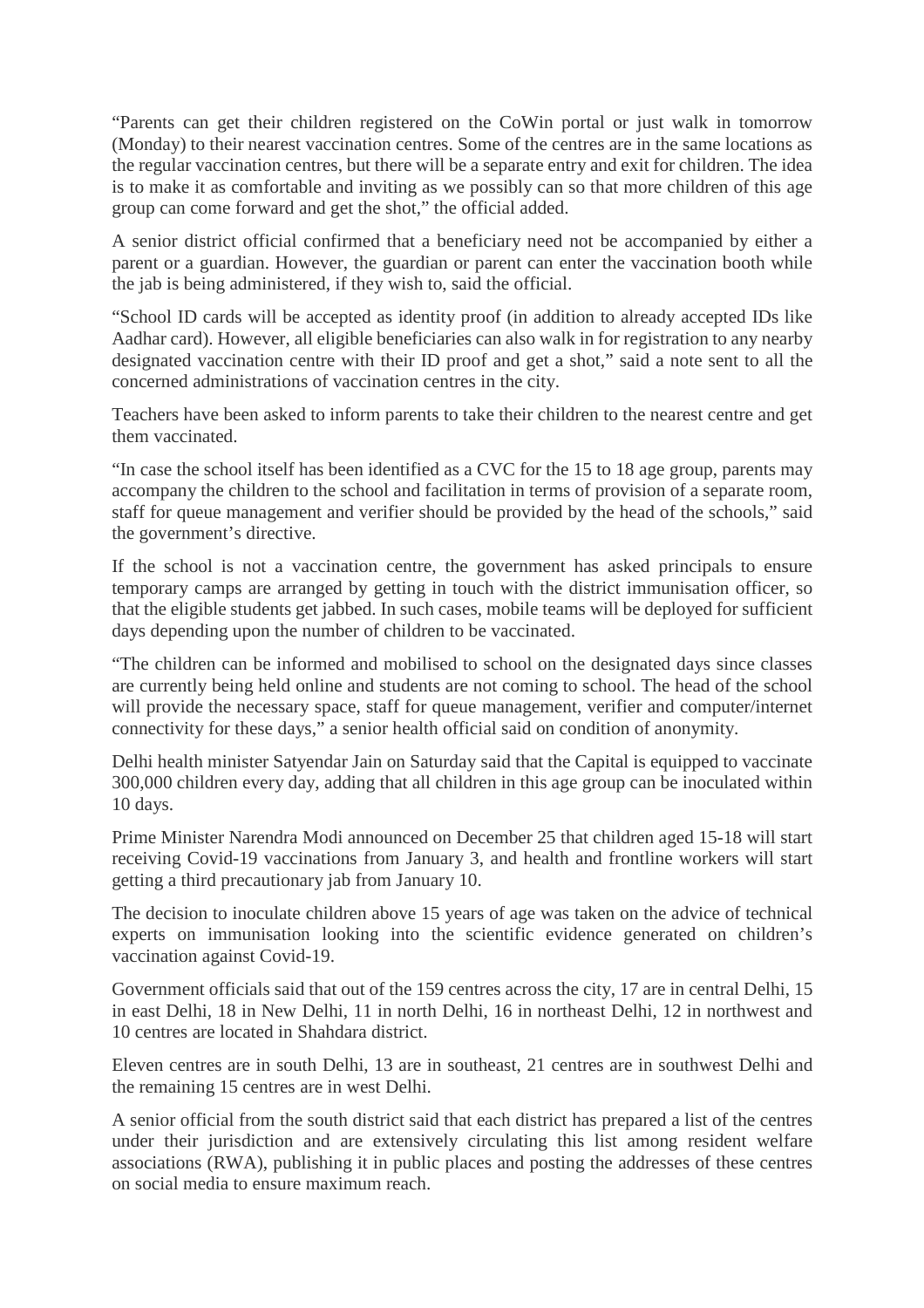"We need to reach out to as many children as possible and we are doing that through parents, RWAs, social media," the official said.

Another official of the health department also said that health care staffers posted at these centres have also been given special training to inoculate children.

"It's not just about administering the jab, but also communicating with children. The training has covered all aspects of the vaccination process," the official said.

Some of the centres where children will be vaccinated are Hindu Rao Hospital, Giridhari Lal Hospital, Kasturba Hospital, Maulana Azad Medical College, EDMC Baldev Park, Shaheed Capt Amit Verma School, Inderpuri; Charak Palika Hospital, Government Girls Senior Secondary School, Bawana; NDMC School, Avantika sector-2; CGHS Pushp Vihar, Safdarjung Hospital; Dada Dev Hospital; and Sarvodaya Vidhyalaya co-ed, Hiran Kudna.

#### **Food and Nutrition**

# **utritionist recommends this winter diet routine for a healthy body (The Indian Express:20210103)**

https://indianexpress.com/article/lifestyle/food-wine/foods-winter-diet-routinerecommended-rujuta-diwekar-7683973/

Feel free to adjust and modify timings and food specialities as per your convenience and region, said nutritionist Rujuta Diwekar

As the weather changes, Ayurveda prescribes routines or Ritucharya to follow. This enables the body to offset the changes, keeping it in a state of balanced health. Likewise, it prescribes foods which are in-season. It follows the principle that foods that are adapted to growing in the current season would also help the body adapt to it, too. Hence, it brings our bodies in tune with nature's cycles thereby ensuring good health. Emphasising on it, nutritionist Rujuta Diwekar shared a winter meal plan on Instagram.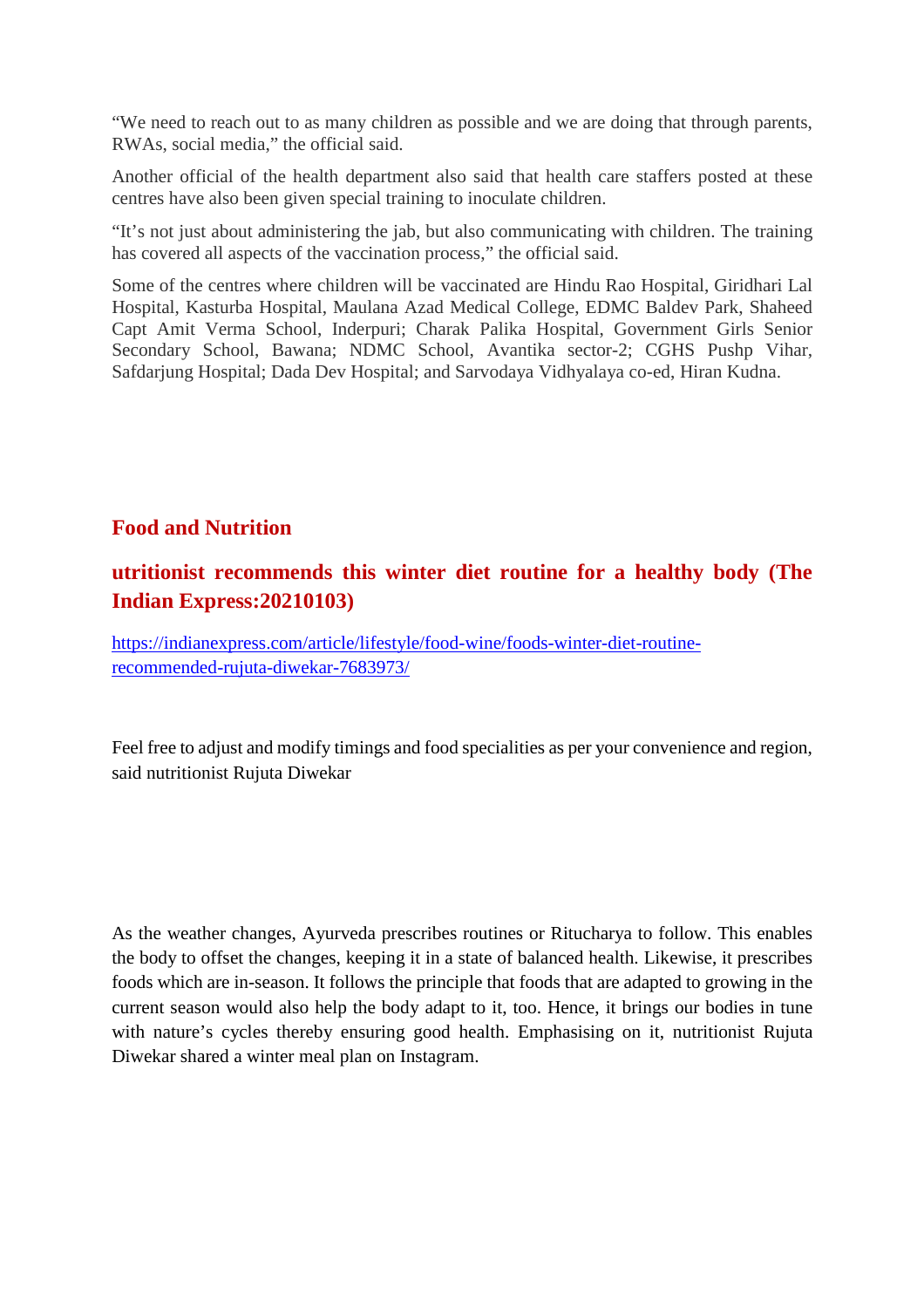# **Mental health 2021:**

# **Mental health 2021: The psychological consequences of the pandemic (The Indian Express:20210103)**

https://indianexpress.com/article/lifestyle/health/mental-health-2021-the-psychologicalconsequences-of-the-pandemic-7702067/

Those who have borne the brunt of this psychic toll from the pandemic have been children and adolescents.

mental health problems, mental health, mental health problems in Covid-19 pandemic, depression and anxiety, indian express newsIt seems we are finally beginning to understand that asking for professional help does not make us weaker, but quite the opposite: it is a strength. (Photo: Getty/Thinkstock)

Before the COVID-19 pandemic began, the world was already immersed in a deep mental health crisis. Despite the fact that at least a quarter of the population was destined to suffer from mental illness throughout their lives, the health authorities did not take measures commensurate with the seriousness of the matter. And the situation generated by the new coronavirus only made things worse.

The physical isolation to which the population was subjected, added to the fear and bewilderment due to the immediate effects of the virus on health, were two of the main triggers. But economic woes, misinformation and rumours (often distressing) about everything surrounding covid-19 also contributed.

Not forgetting that exposure to contradictory, unreliable or focused information only on negative aspects of the situation can lead to mental health problems such as depression or anxiety.

Children, adolescents and health workers, the most affected

Those who have borne the brunt of this psychic toll from the pandemic have been children and adolescents. Without the structured environment of the school, and after losing family routines and the possibility of playing sports, or even going out with friends, they have suffered longer and more intense adverse consequences. Disorders of eating behaviour and suicide attempts were the stars on the fringes of adolescents and young age.

Front-line health workers, who among other things have suffered from compassion fatigue, have not fared too well either.

It is a form of secondary stress in the therapeutic help relationship, which occurs when the emotional capacity of the healthcare professional overflows to cope with the empathic commitment to the patient's suffering.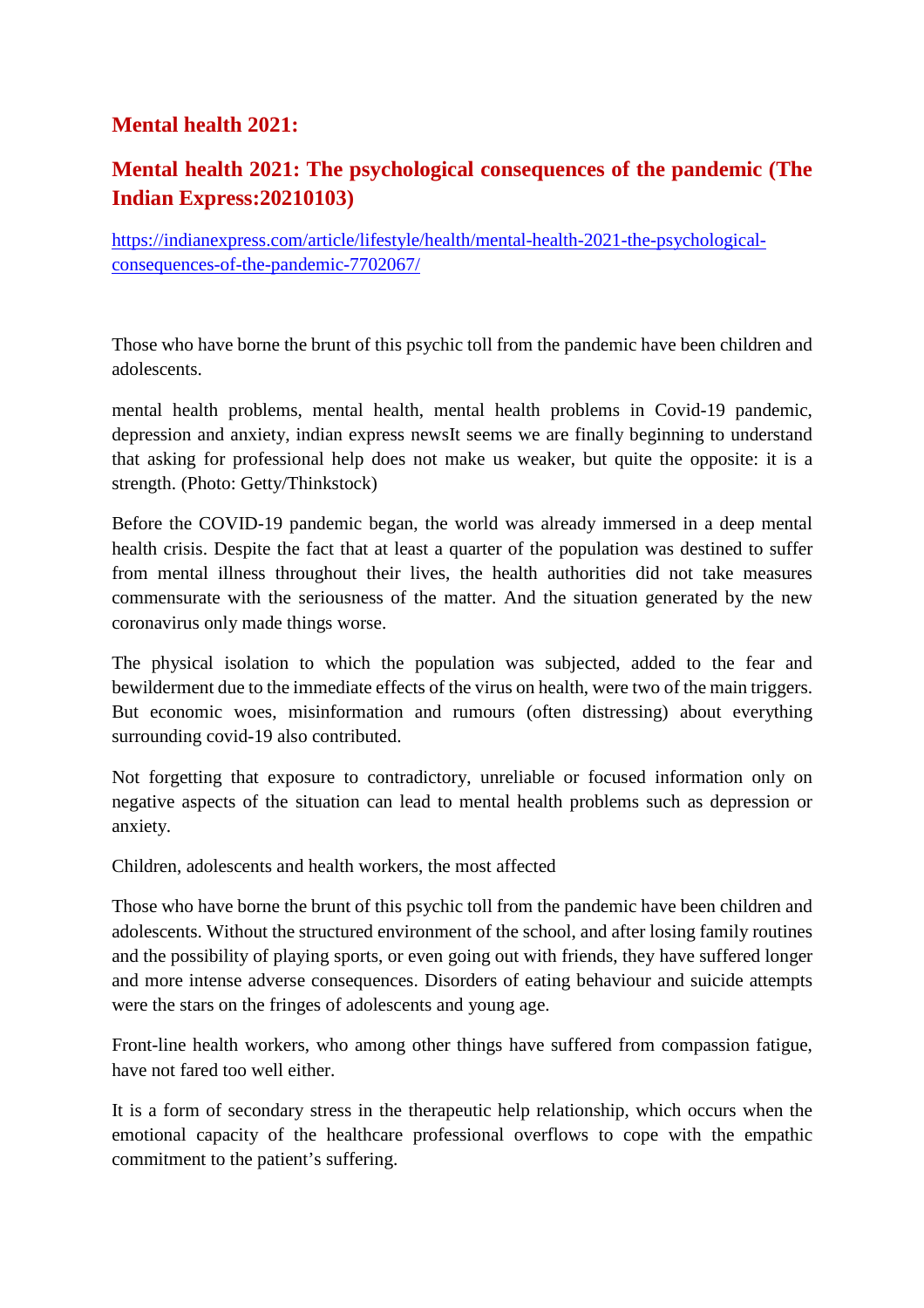The positive part of all this is that in 2021 we have talked so much about mental health that many taboos have begun to be blurred. With the Olympic athlete Simone Biles we brought to the table how vulnerable we are to the events of life.

And with the goodbye of the actress Verónica Forqué, we finally talk about suicide (and how to detect it before it is too late) without mincing words.

We have also broken this year with that kind of unspoken pact not to mention depression, the mental illness with the highest incidence in the world. Besides, it seems that we are finally beginning to understand that asking for professional help if we need it does not make us weaker, but quite the opposite: it is a strength.

Although we have not nearly reached the mental health goals set for 2020 by the World Health Organisation, it is not losing hope and has granted us a generous extension.

We have until 2030 to make access to quality mental health care universal. Hopefully we do not miss the opportunity to take this important step once and for all and anticipate what is to come, such as eco-anxiety , that chronic fear of an environmental collapse that experts predict will emerge as soon as the pandemic subsides.

#### **SARS-CoV-2**

# **Study finds SARS-CoV-2 evades our immune system (New Kerala:20220103)**

Sapporo, January 2: A new study has identified a key mechanism used by the SARS-CoV-2 virus to evade host immune systems.->-> View it-->

https://www.newkerala.com/news/2022/926.htm

#### **pregnancy**

# **Research: Immune system can detect disease during pregnancy ( New Kerala:20220103)**

A recent study has found that pregnancy is a challenge for the mother's immune system from the outset as half of the genes in the foetus are foreign to her body.->-> View it--> https://www.newkerala.com/news/2022/876.htm